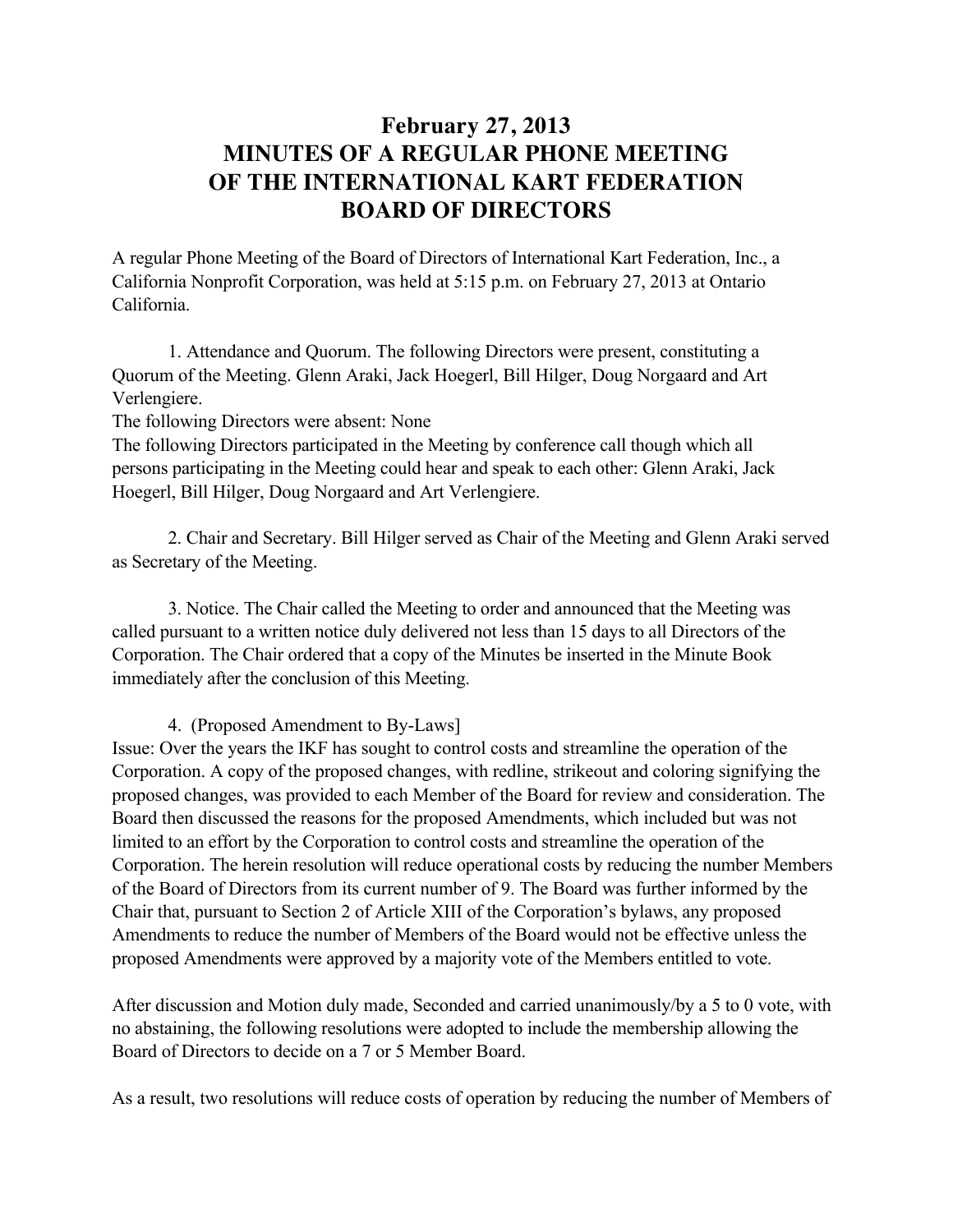the Board of Directors from its current number of 9, and of Meetings of the Board of Directors from its current 12 monthly Meetings per year. This requires approval by a majority vote of the membership of IKF to amend the By-Laws to reduce the number of Members of the Board and Meetings the Board is required to conduct. (Article VII, Sections 2, 4 and 8 are to be amended as reflected below to accommodate these changes.)

## **OPTION A for Resolution No. 1: Resolution No. 1: Board of Director Reduction in Number of Board Members.**

Be it resolved that the Article VII, Sections 2 and 8, of the By-Laws of the International Kart Federation, Inc. be changed as follows:

Section 2. Number, Tenure and Qualifications. The Board of Directors shall consist of five (5) members. The term of office of each Director shall be three (3) years, and until a successor is elected, qualified, and installed. The election shall be staggered so that at least three (3) Members are retained from the previous Board of Directors each year in order to provide continuity of direction. The term of office of each Director shall commence upon his installation at the first regular meeting following his election as a Director.

Section 8. Quorum. Four (4) Members of the Board of Directors shall constitute a Quorum for the transaction of business at any Meeting of the Board, provided that if fewer than four (4) of the Directors are present at said Meeting, a majority of the Directors present may adjourn the Meeting from time to time and without further notice.

## **OPTION B for Resolution No. 1: Board of Director Reduction in Number of Board Members.**

Be it resolved that the Article VII, Sections 2 and 8, of the By-Laws of the International Kart Federation, Inc. be changed as follows:

Section 2. Number, Tenure and Qualifications. The Board of Directors shall consist of seven (7) Members. The term of office of each Director shall be three (3) years, and until a successor is elected, qualified, and installed. The election shall be staggered so that at least three (3) Members are retained from the previous Board of Directors each year in order to provide continuity of direction. The term of office of each Director shall commence upon his installation at the first regular Meeting following his election as a Director.

Section 8. Quorum. Five (5) Members of the Board of Directors shall constitute a Quorum for the transaction of business at any Meeting of the Board, provided that if fewer than Five (5) of the Directors are present at said Meeting, a majority of the Directors present may adjourn the Meeting from time to time and without further notice.

**Resolution No. 2: Board of Director Meeting Reduction in the Number of Board Meetings.** Be it resolved that the Article VII, Sections 4, of the By-Laws of the International Kart